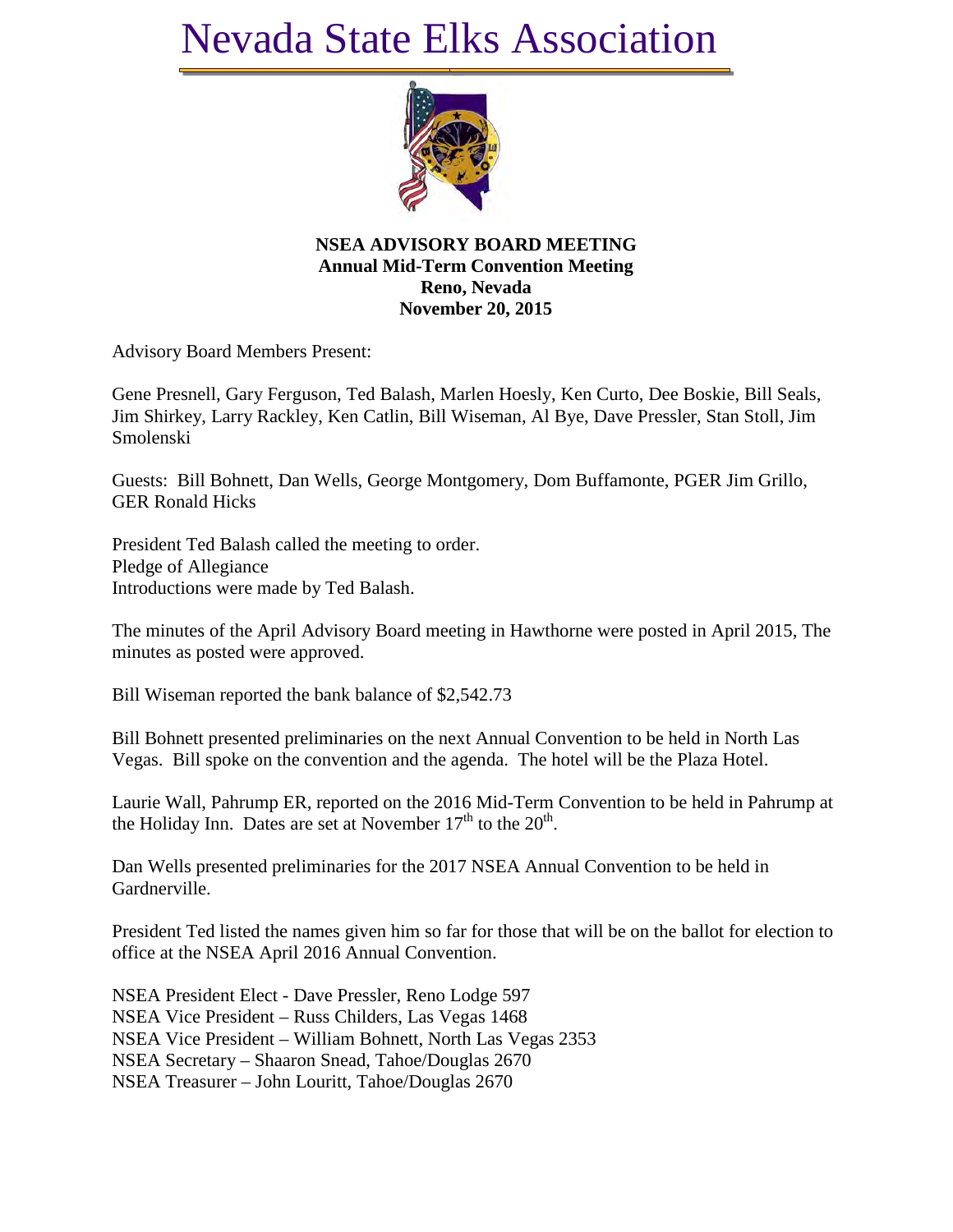Page 2

NSEA Treasurer – Dereck Duncan, Las Vegas 1468 NSEA 4 Year Trustee – Sue Catlin, Fallon 2239

## NEW BUSINESS

The topic of having the Mid-Term Conventions at a lodge close to an airport was raised. This would make it easier for the visiting Grand Exalted Ruler to get to the meeting location easier than making a four to five hour drive. A motion was made by Gary Ferguson and seconded by Stan Stoll to have the conventions close to an airport.

Discussion:

Gary spoke on the issue and to have the NSEA as the Convention Committee and to have any profits go to the NSEA.

Marlen H stated we should continue as is as he appreciates going to the smaller lodges.

Ken Curto stated we should continue as is if a lodge can afford to do it.

Jim Shirkey said small lodges like Tonopah and Ely only have 1 or 2 people attend conventions. Jim Grillo spoke on pluses for keeping a convention within 1 hour of an airport

Bill Seals – Bring the GER a day early for drive to a lodge.

GER Ronald Hicks stated he could have been here a day early but that makes his return trip longer.

Dee Boskie – consider eliminating lodges with long drives such as Ely, Tonopah, Laughlin, Hawthorne and Elko.

Rackley advised the group that Elko has daily commercial airplane service into the Elko airport. Jim Shirkey stated that smaller lodges use hotels for everything and should not do a convention. Dave Pressler stated that the motion should say Reno or Las Vegas area lodges.

Marlen made a motion to amend the original motion to be lodges within  $1 \frac{1}{2}$  hours' drive from an airport.

The amendment passed followed by a vote on the motion which passed.

Bill Wiseman stated that the scholarship procedure methods needs to be set and we need to make the process with "no deferments" religious or military and no deferments al all.

For the Vocational Scholarship we need to eliminate the part that the scholarship is available only to a senior in high school. There is a draft document on the web-site.

Marlen H made a motion to approve the draft document followed by a  $2<sup>nd</sup>$  from Dave Pressler. Motion passed.

Changes to the The Policy and Procedures Manual is also on the website and a motion was passed to adopt as published.